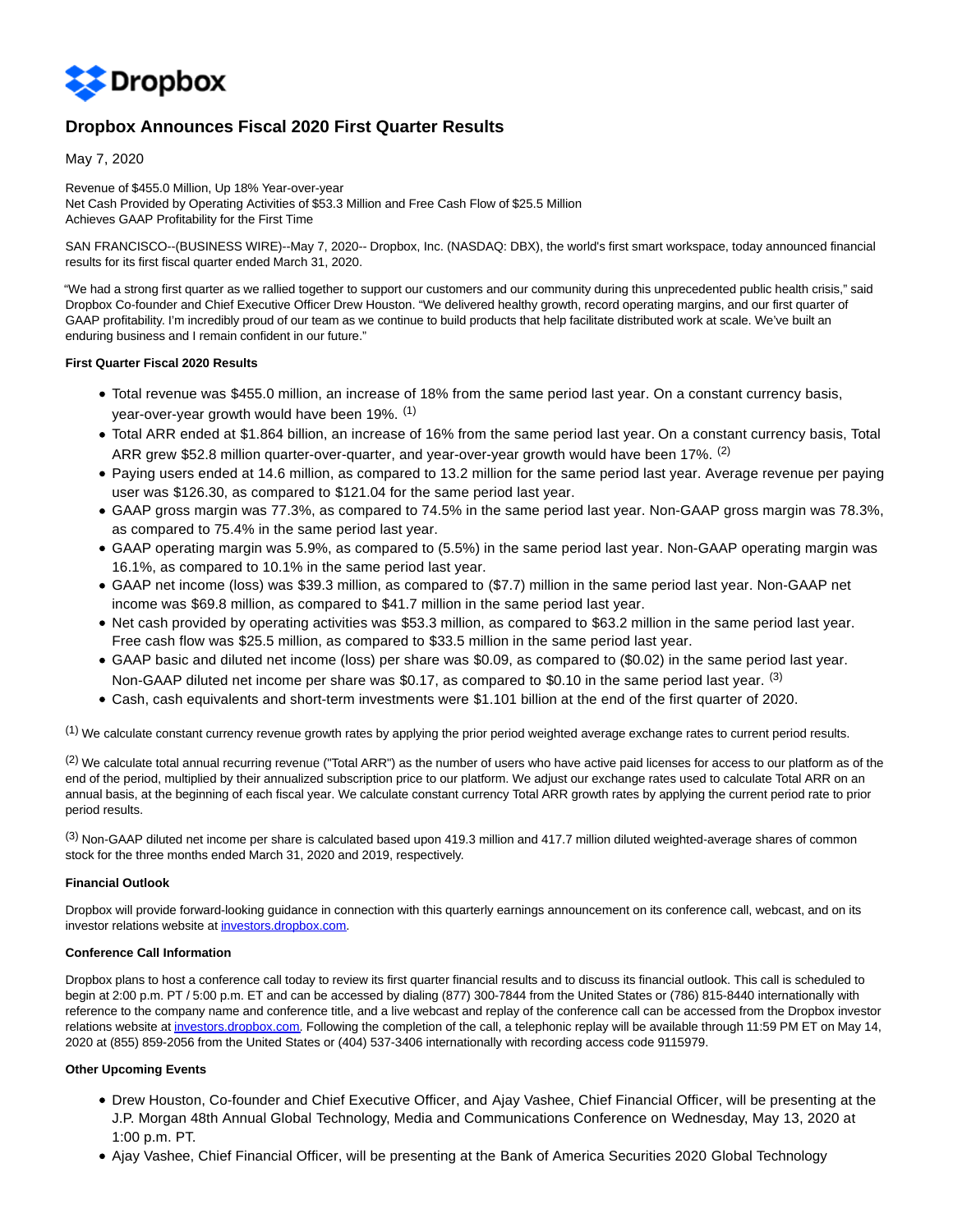Conference on Tuesday, June 2, 2020 at 2:30 p.m. PT.

Ajay Vashee, Chief Financial Officer, will be presenting at the William Blair 40th Annual Growth Stock Conference on Wednesday, June 10, 2020 at 1:20 p.m. PT.

During these events, a live webcast will be accessible from the Dropbox investor relations website at [http://investors.dropbox.com.](https://cts.businesswire.com/ct/CT?id=smartlink&url=http%3A%2F%2Finvestors.dropbox.com&esheet=52216655&newsitemid=20200507005905&lan=en-US&anchor=http%3A%2F%2Finvestors.dropbox.com&index=1&md5=702b47a0156f23cc752aaa513515333e) Following the event, a replay will be made available at the same location.

### **About Dropbox**

Dropbox is the world's first smart workspace that helps people and teams focus on the work that matters. With more than 600 million registered users across 180 countries, we're on a mission to design a more enlightened way of working. Dropbox is headquartered in San Francisco, CA, and has 12 offices around the world. For more information on our mission and products, visit [dropbox.com.](http://dropbox.com/)

#### **Use of Non-GAAP Financial Measures**

Reconciliations of non-GAAP financial measures to the most directly comparable financial results as determined in accordance with GAAP are included at the end of this press release following the accompanying financial data. For a description of these non-GAAP financial measures, including the reasons management uses each measure, please see the section of the tables titled "About Non-GAAP Financial Measures."

#### **Forward-Looking Statements**

This press release contains forward-looking statements within the meaning of the Private Securities Litigation Reform Act of 1995 including, among other things, statements regarding Dropbox's strategies and new products and features, future financial and operational performance as well as trends in our business, the impact of the COVID-19 pandemic and related public health measures on our financial results, business operations and the business of our customers, suppliers and partners, the demand for and engagement with our platform and product features, and the benefits from new product experiences and acquisitions. Words such as "believe," "may," "will," "estimate," "continue," "anticipate," "intend," "expect," "plans," and similar expressions are intended to identify forward-looking statements. Dropbox has based these forward-looking statements largely on its current expectations and projections about future events and financial trends that the Company believes may affect its business, financial condition, and results of operations. These forward-looking statements speak only as of the date of this press release and are subject to risks, uncertainties, and assumptions including, but not limited to: (i) impacts to our financial results, business operations and the business of our customers, suppliers and partners as a result of the COVID-19 pandemic, and related public health measures, (ii) our ability to retain and upgrade paying users, in particular paying users impacted by the COVID-19 pandemic, and increase our recurring revenue; (iii) our ability to attract new users or convert registered users to paying users, in particular prospective paying users financially impacted by the COVID-19 pandemic; (iv) our revenue growth rate; (v) our history of net losses and our ability to achieve or maintain profitability; (vi) our liability for any unauthorized access to our data or our users' content, including through privacy and data security breaches; (vii) significant disruption of service on our platform or loss of content, particularly from any potential disruptions in the supply chain for hardware necessary to offer our services that may result from the COVID-19 pandemic; (viii) any decline in demand for our platform or for content collaboration solutions in general; (ix) changes in the interoperability of our platform across devices, operating systems, and third-party applications that we do not control; (x) competition in our markets; (xi) our ability to respond to rapid technological changes, extend our platform, develop new features or products, or gain market acceptance for such new features or products, particularly in light of potential disruptions to the productivity of our employees resulting from remote work; (xii) our ability to manage our growth or plan for future growth; (xiii) our acquisition of other businesses and the potential of such acquisitions to require significant management attention, disrupt our business, or dilute stockholder value; and (ix) the dual class structure of our common stock and its effect of concentrating voting control with certain stockholders who held our capital stock prior to the completion of our initial public offering. Further information on risks that could affect Dropbox's results is included in our filings with the Securities and Exchange Commission ("SEC"), including our Form 10-K for the year ended December 31, 2019. Additional information will be made available in our quarterly report on Form 10-Q and other future reports that we may file with the SEC from time to time, which could cause actual results to vary from expectations. If the risks materialize or assumptions prove incorrect, actual results could differ materially from the results implied by these forward-looking statements. Dropbox assumes no obligation to, and does not currently intend to, update any such forward-looking statements after the date of this release, except as required by applicable law.

#### **Dropbox, Inc.**

### **Condensed Consolidated Statements of Operations**

(In millions, except per share data)

|                                                |                | <b>Three Months Ended</b> |
|------------------------------------------------|----------------|---------------------------|
|                                                | March 31,      |                           |
|                                                | 2020           | 2019                      |
| Revenue                                        | \$455.0        | \$385.6                   |
| Cost of revenue <sup>(1)</sup><br>Gross profit | 103.1<br>351.9 | 98.4<br>287.2             |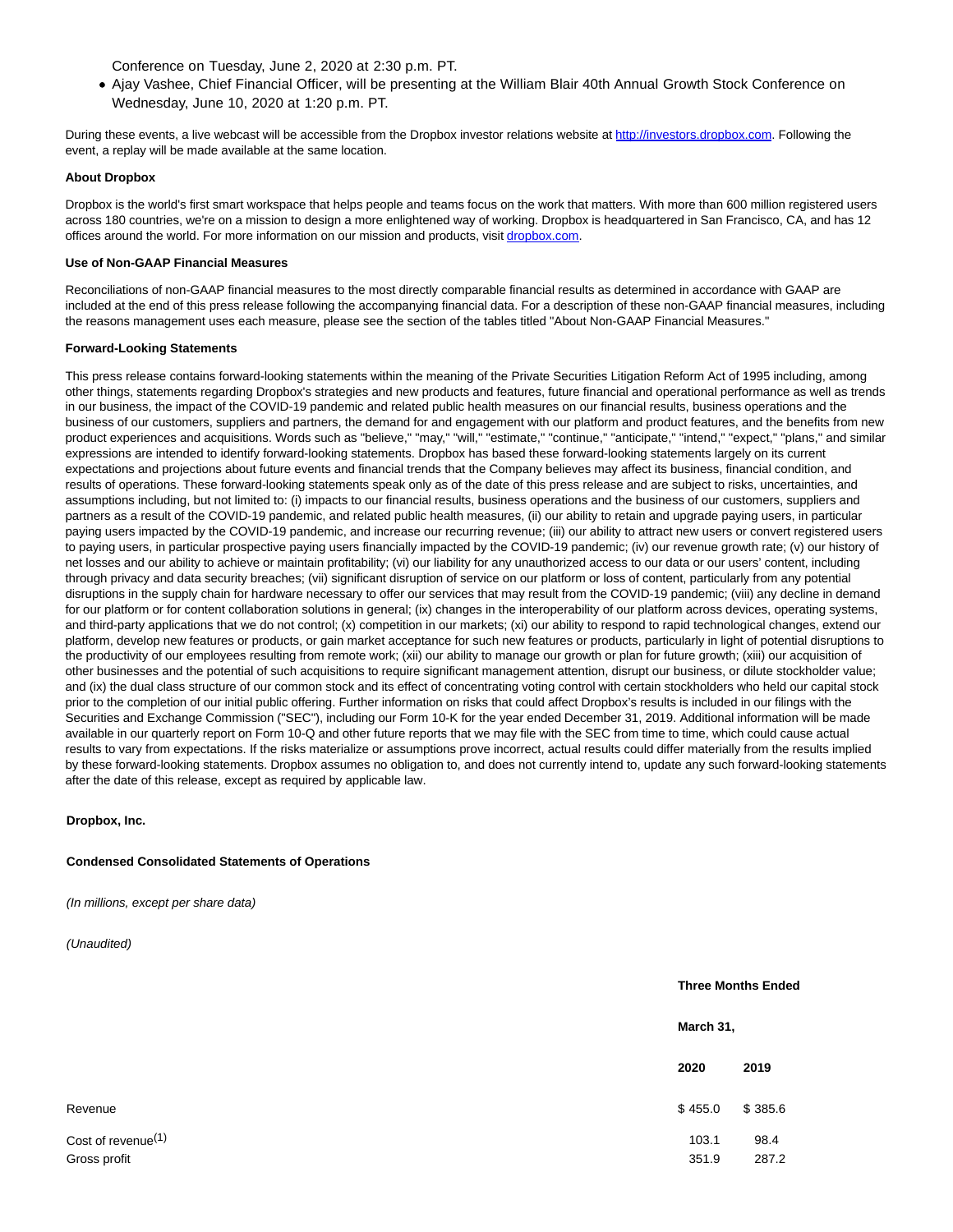| Operating expenses <sup>(1)</sup> :                                                                        |           |           |                           |  |
|------------------------------------------------------------------------------------------------------------|-----------|-----------|---------------------------|--|
| Research and development                                                                                   | 181.8     |           | 150.0                     |  |
| Sales and marketing                                                                                        | 104.3     |           | 101.5                     |  |
| General and administrative (2)                                                                             | 39.0      |           | 57.0                      |  |
| Total operating expenses                                                                                   | 325.1     |           | 308.5                     |  |
| Income (loss) from operations                                                                              | 26.8      |           | (21.3)                    |  |
| Interest income, net                                                                                       | 2.4       |           | 3.7                       |  |
| Other income, net                                                                                          | 10.6      |           | 4.2                       |  |
| Income (loss) before income taxes                                                                          | 39.8      |           | (13.4)                    |  |
| Benefit from (provision for) income taxes                                                                  | (0.5)     | $\lambda$ | 5.7                       |  |
| Net income (loss)                                                                                          | \$39.3    |           | \$(7.7)                   |  |
| Net income (loss) per share attributable to common stockholders, basic and diluted                         | \$0.09    |           | \$ (0.02)                 |  |
| Weighted-average shares used in computing net income (loss) per share attributable to common stockholders: |           |           |                           |  |
| <b>Basic</b>                                                                                               | 417.3     |           | 410.5                     |  |
| <b>Diluted</b>                                                                                             | 419.3     |           | 410.5                     |  |
| (1) Includes stock-based compensation expense as follows:                                                  |           |           |                           |  |
|                                                                                                            |           |           | <b>Three Months Ended</b> |  |
|                                                                                                            | March 31, |           |                           |  |
|                                                                                                            | 2020      |           | 2019                      |  |
| Cost of revenue                                                                                            | \$3.5     |           | \$3.0                     |  |
| Research and development                                                                                   | 37.2      |           | 30.5                      |  |

| Sales and marketing            | 6.7   |      |
|--------------------------------|-------|------|
| General and administrative (2) | (7.6) | 15.0 |

 $^{(2)}$  On March 19, 2020, one of the Company's co-founders resigned as a member of the board and as an officer of the Company, resulting in the reversal of \$23.8 million in stock-based compensation. Of the total amount reversed, \$21.5 million related to expense recognized prior to December 31, 2019.

## **Dropbox, Inc.**

**Condensed Consolidated Balance Sheets**

(In millions)

|                           | As of<br>March 31, 2020 December 31, 2019 |  |
|---------------------------|-------------------------------------------|--|
| <b>Assets</b>             |                                           |  |
| Current assets:           |                                           |  |
| Cash and cash equivalents | \$486.4<br>551.3<br>\$                    |  |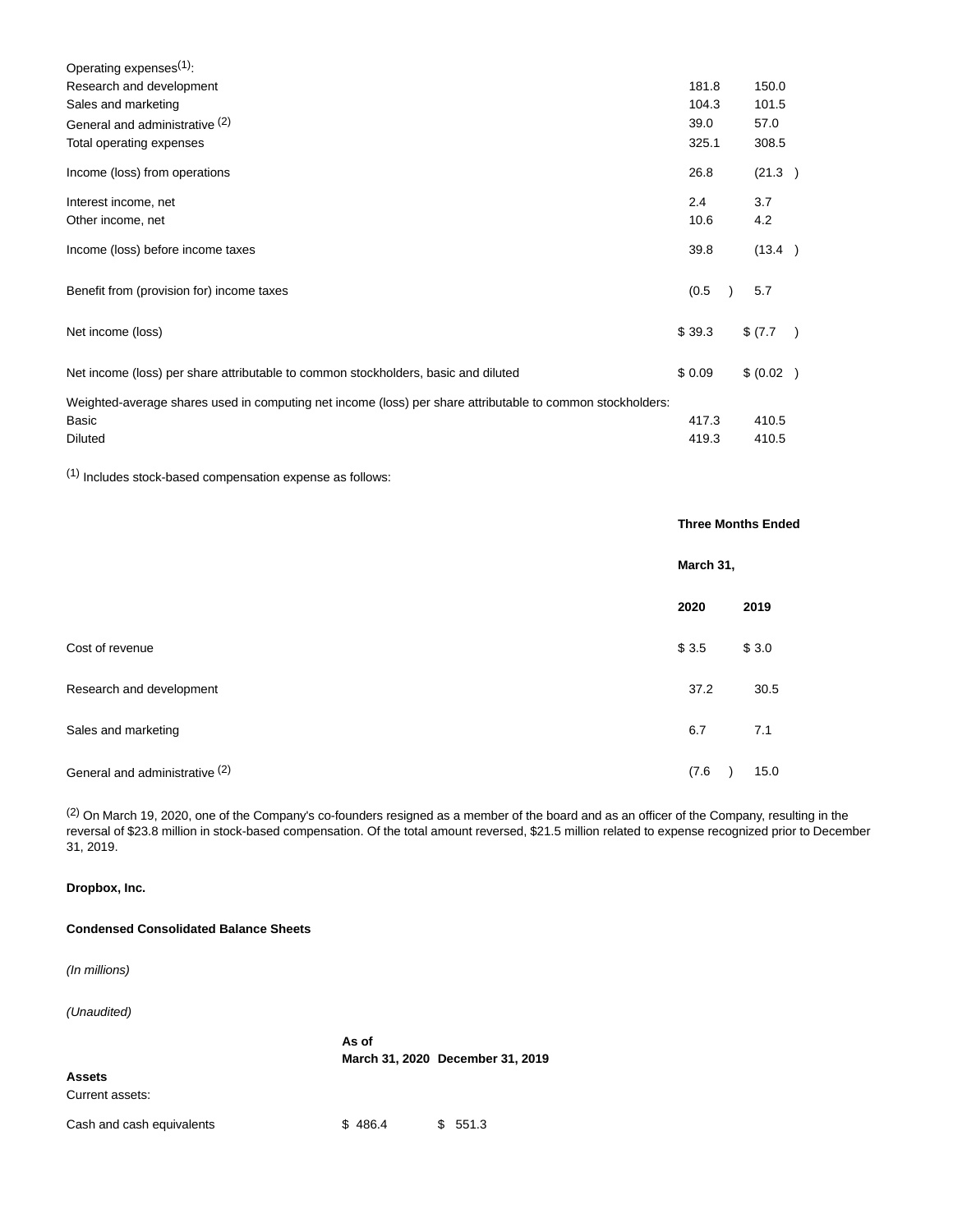| Short-term investments                                       | 614.4     | 607.7     |
|--------------------------------------------------------------|-----------|-----------|
| Trade and other receivables, net                             | 36.9      | 36.7      |
| Prepaid expenses and other current assets                    | 57.5      | 47.5      |
| Total current assets                                         | 1,195.2   | 1,243.2   |
| Property and equipment, net                                  | 473.2     | 445.3     |
| Operating lease right-of-use asset                           | 708.1     | 657.9     |
| Intangible assets, net                                       | 44.4      | 47.4      |
| Goodwill                                                     | 233.3     | 234.5     |
| Other assets                                                 | 63.1      | 70.9      |
| <b>Total assets</b>                                          | \$2,717.3 | \$2,699.2 |
| Liabilities and stockholders' equity<br>Current liabilities: |           |           |
| Accounts payable                                             | \$38.8    | \$40.7    |
| Accrued and other current liabilities                        | 149.5     | 161.9     |
| Accrued compensation and benefits                            | 41.4      | 101.4     |
| Operating lease liability                                    | 84.3      | 79.9      |
| Finance lease obligation                                     | 80.0      | 76.7      |
| Deferred revenue                                             | 576.8     | 554.2     |
| <b>Total current liabilities</b>                             | 970.8     | 1,014.8   |
| Operating lease liability, non-current                       | 771.6     | 711.9     |
| Finance lease obligation, non-current                        | 147.9     | 138.2     |
| Other non-current liabilities                                | 26.6      | 25.9      |
| <b>Total liabilities</b>                                     | 1,916.9   | 1,890.8   |
| Stockholders' equity:                                        |           |           |
| Additional paid-in-capital                                   | 2,528.5   | 2,531.3   |
| Accumulated deficit                                          | (1,726.6) | (1,726.2) |
| Accumulated other comprehensive income (loss) (1.5)          |           | 3.3       |
| Total stockholders' equity                                   | 800.4     | 808.4     |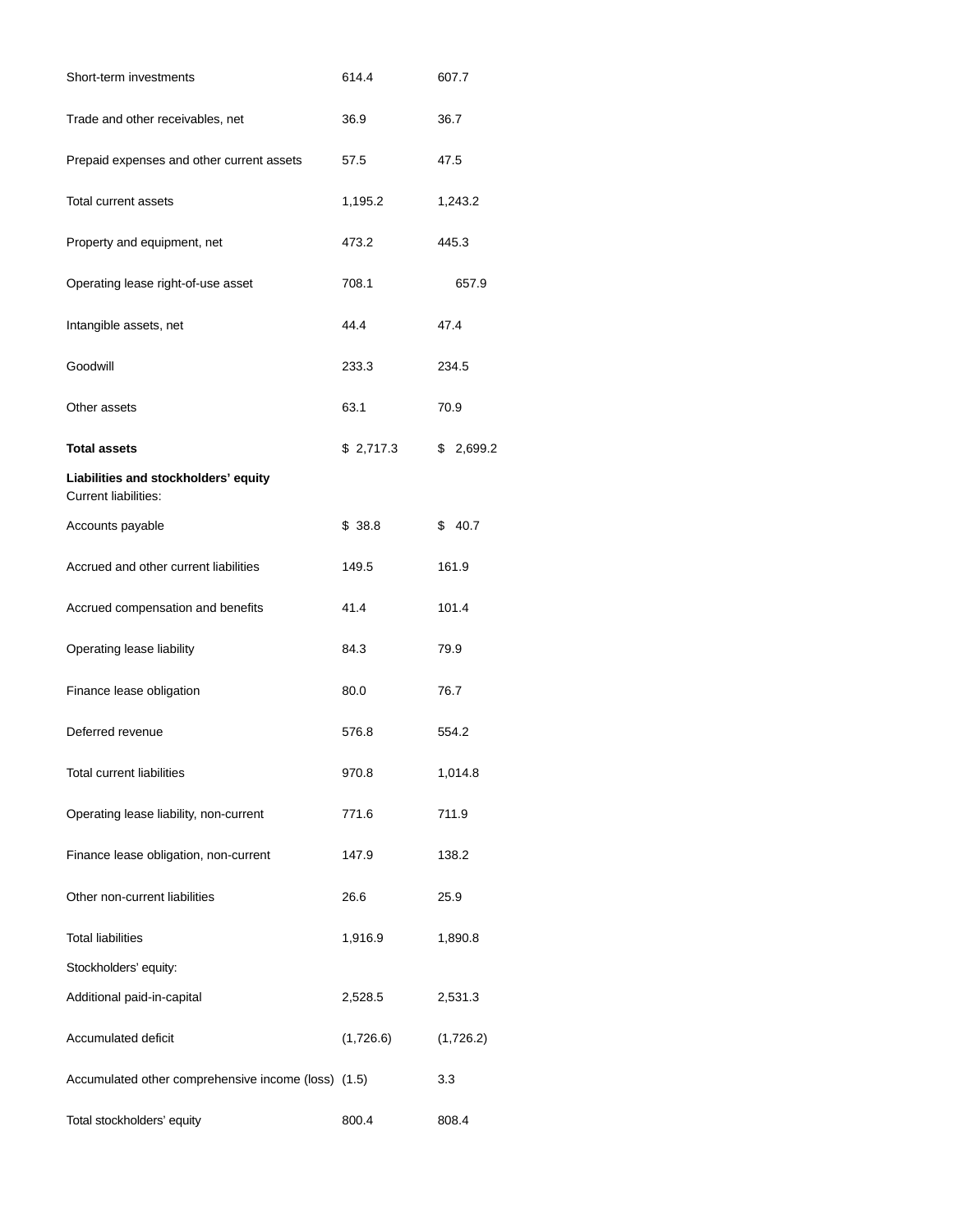| Total liabilities and stockholders' equity | \$2,717.3 | \$2,699.2 |
|--------------------------------------------|-----------|-----------|
|--------------------------------------------|-----------|-----------|

**Dropbox, Inc.**

## **Condensed Consolidated Statements of Cash Flows**

- (In millions)
- (Unaudited)

|                                                                                          | <b>Three Months Ended</b><br>March 31, |           |                |               |
|------------------------------------------------------------------------------------------|----------------------------------------|-----------|----------------|---------------|
|                                                                                          | 2020                                   |           | 2019           |               |
| Cash flow from operating activities                                                      |                                        |           |                |               |
| Net income (loss)                                                                        | \$39.3                                 |           | \$ (7.7)       | $\lambda$     |
| Adjustments to reconcile net income (loss) to net cash provided by operating activities: |                                        |           |                |               |
| Depreciation and amortization                                                            | 39.5                                   |           | 45.8           |               |
| Stock-based compensation                                                                 | 39.8                                   |           | 55.6           |               |
| Net gains on equity investments                                                          | (11.0)                                 |           | $\blacksquare$ |               |
| Amortization of deferred commissions                                                     | 5.1                                    |           | 3.9            |               |
| Other                                                                                    | 1.2                                    |           | (4.4)          | $\lambda$     |
| Changes in operating assets and liabilities:                                             |                                        |           |                |               |
| Trade and other receivables, net                                                         | (1.2)                                  | $\lambda$ | (5.1)          | $\lambda$     |
| Prepaid expenses and other current assets                                                | (14.7)                                 |           | (14.2)         |               |
| Other assets                                                                             | 17.8                                   |           | 11.2           |               |
| Accounts payable                                                                         | (7.8)                                  | $\lambda$ | (5.2)          | $\rightarrow$ |
| Accrued and other current liabilities                                                    | (9.9)                                  | $\lambda$ | 10.0           |               |
| Accrued compensation and benefits                                                        | (59.7)                                 |           | (45.9)         |               |
| Deferred revenue                                                                         | 22.2                                   |           | 18.6           |               |
| Other non-current liabilities                                                            | (16.5)                                 |           | (13.2)         |               |
| Tenant improvement allowance reimbursement                                               | 9.2                                    |           | 13.8           |               |
| Net cash provided by operating activities                                                | 53.3                                   |           | 63.2           |               |
| Cash flow from investing activities                                                      |                                        |           |                |               |
| Capital expenditures                                                                     | (27.8)                                 |           | (29.7)         |               |
| Business combinations, net of cash acquired                                              |                                        |           | (172.1)        |               |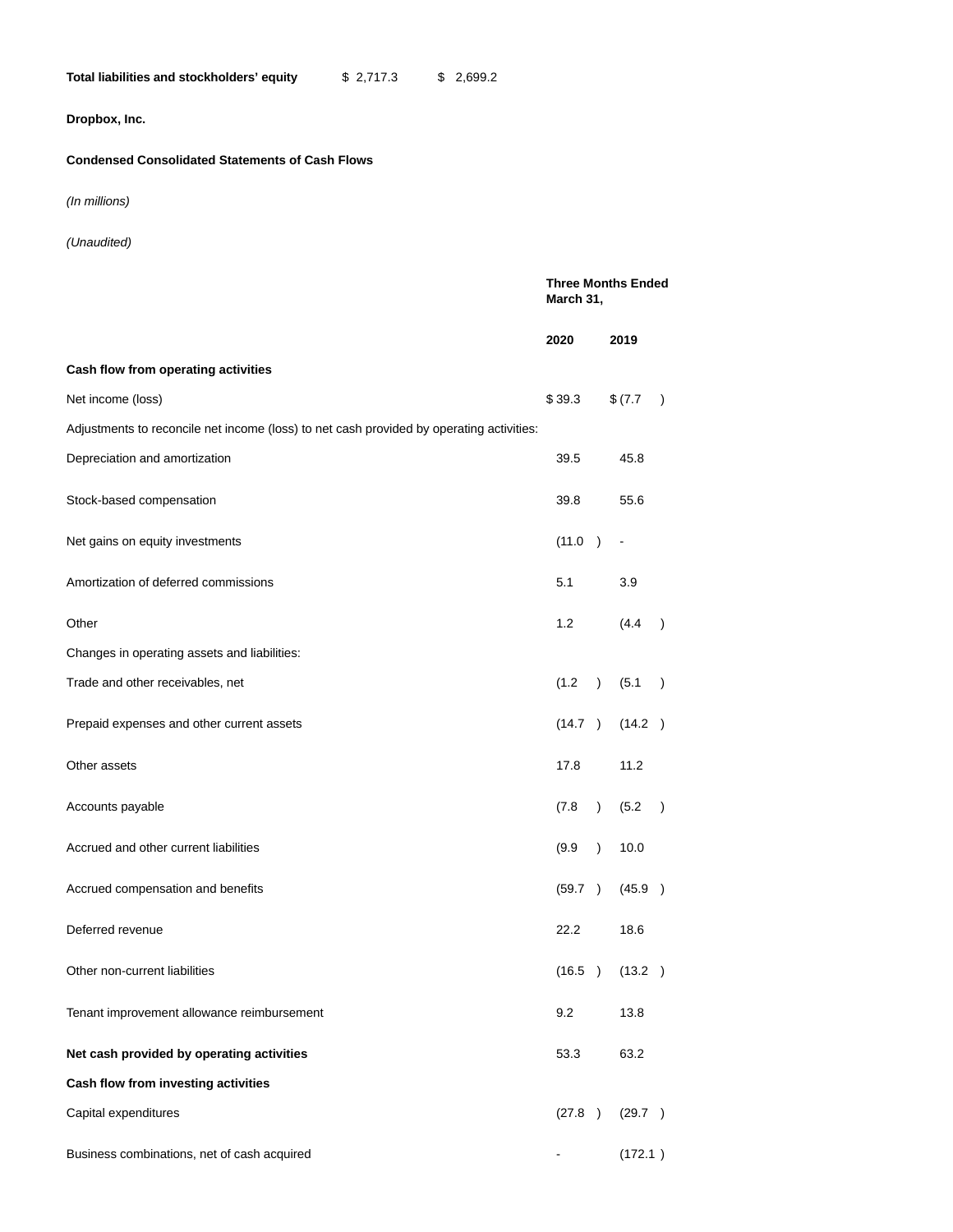| Purchases of short-term investments                                    | (120.5) |               | (153.0) |               |
|------------------------------------------------------------------------|---------|---------------|---------|---------------|
| Proceeds from sales of short-term investments                          | 65.1    |               | 110.2   |               |
| Proceeds from maturities of short-term investments                     | 67.7    |               | 66.6    |               |
| Other                                                                  | 3.8     |               | 4.7     |               |
| Net cash used in investing activities                                  | (11.7)  |               | (173.3) |               |
| Cash flow from financing activities                                    |         |               |         |               |
| Shares repurchased for tax withholdings on release of restricted stock | (18.9)  |               | (25.5)  |               |
| Proceeds from issuance of common stock, net of repurchases             | 0.7     |               | 0.9     |               |
| Principal payments on finance lease obligations                        | (21.7)  |               | (26.2)  |               |
| Common stock repurchases                                               | (64.0)  |               |         |               |
| Other                                                                  | (0.4)   | $\lambda$     | (0.2)   | $\mathcal{E}$ |
| Net cash used in financing activities                                  | (104.3) |               | (51.0)  |               |
| Effect of exchange rate changes on cash and cash equivalents           | (2.2)   | $\rightarrow$ | 1.0     |               |
| Change in cash and cash equivalents                                    | (64.9)  |               | (160.1) |               |
| Cash and cash equivalents - beginning of period                        | 551.3   |               | 519.3   |               |
| Cash and cash equivalents - end of period                              | \$486.4 |               | \$359.2 |               |
| Supplemental cash flow data:                                           |         |               |         |               |
| Property and equipment acquired under finance leases                   | \$34.7  |               | \$39.9  |               |
| Dropbox, Inc.                                                          |         |               |         |               |
|                                                                        |         |               |         |               |

**Three Months Ended March 31, 2020**

## **Reconciliation of GAAP to Non-GAAP results**

(In millions, except for percentages, which may not foot due to rounding)

|                        | <b>GAAP</b> | Stock-based<br>compensation |     |       | <b>Acquisition-</b><br>related and<br>other expenses |         | Intangibles<br>amortization |        | <b>Non-GAAP</b> |
|------------------------|-------------|-----------------------------|-----|-------|------------------------------------------------------|---------|-----------------------------|--------|-----------------|
| Cost of revenue        | \$103.1     | \$ (3.5)                    |     | $s =$ |                                                      | \$(1.0) |                             | \$98.6 |                 |
| Cost of revenue margin | 22.7        | % (0.8)                     | ) % |       | %                                                    | (0.2)   | )%                          | 21.7   | %               |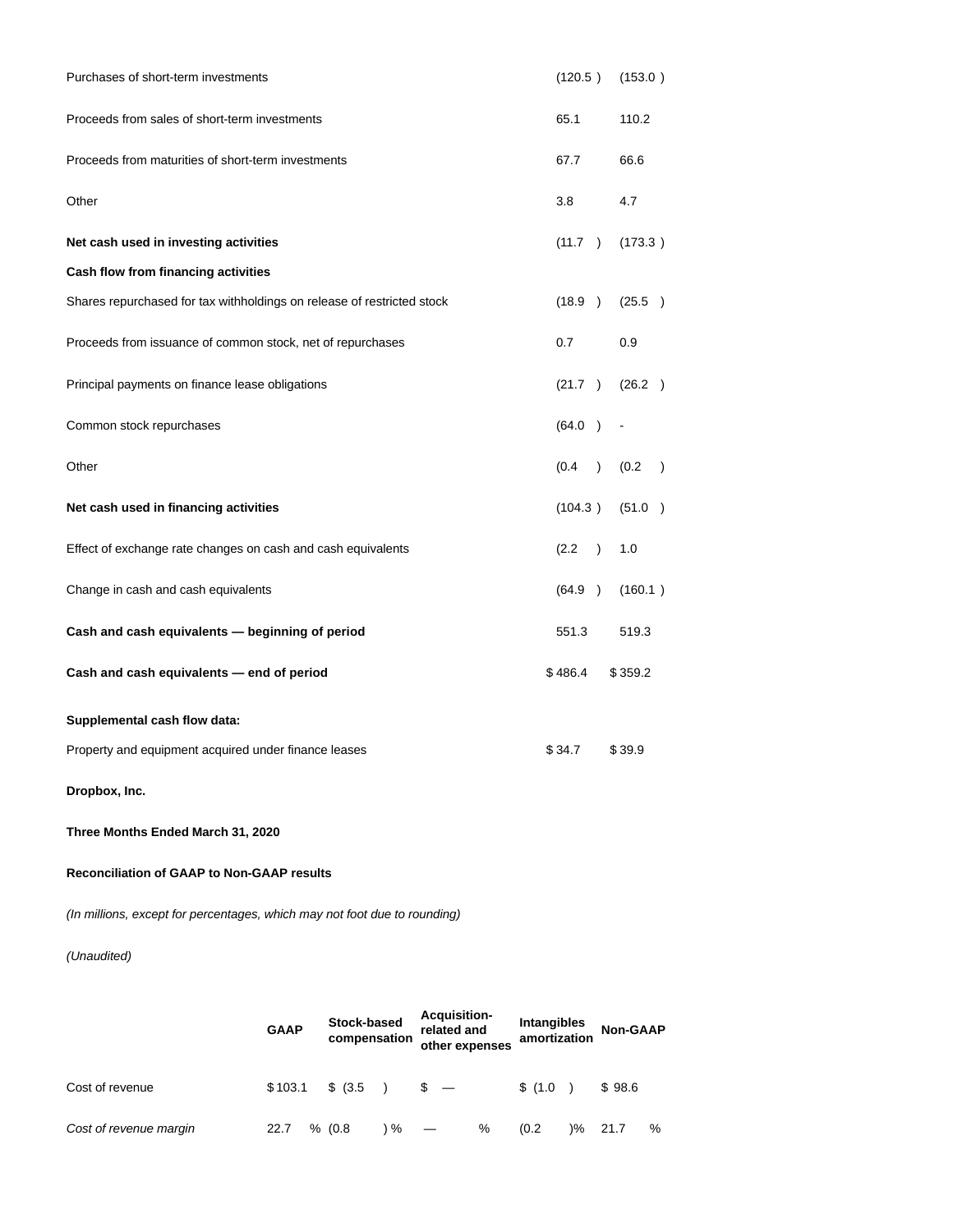| Gross profit                          | 351.9  | 3.5     |               |       |               | 1.0   |               | 356.4  |   |
|---------------------------------------|--------|---------|---------------|-------|---------------|-------|---------------|--------|---|
| Gross margin                          | 77.3   | % 0.8   | %             |       | %             | 0.2   | %             | 78.3   | % |
| Research and development              | 181.8  | (37.2)  | $\mathcal{E}$ | (4.2) | $\mathcal{E}$ |       |               | 140.4  |   |
| Research and development margin 40.0  |        | % (8.2) | $)\%$         | (0.9) | $)\%$         |       | %             | 30.9   | % |
| Sales and marketing                   | 104.3  | (6.7)   |               |       |               | (1.3) | $\mathcal{L}$ | 96.3   |   |
| Sales and marketing margin            | 22.9   | % (1.5) | $\frac{9}{6}$ |       | %             | (0.3) | $)\%$         | 21.2   | % |
| General and administrative            | 39.0   | 7.6     |               |       |               |       |               | 46.6   |   |
| General and administrative margin 8.6 |        | % 1.7   | %             |       | %             |       | %             | 10.2   | % |
| Income from operations                | \$26.8 | \$39.8  |               | \$4.2 |               | \$2.3 |               | \$73.1 |   |
| Operating margin                      | 5.9    | % 8.7   | %             | 0.9   | %             | 0.5   | %             | 16.1   | % |

## **Dropbox, Inc.**

**Three Months Ended March 31, 2019**

## **Reconciliation of GAAP to Non-GAAP results**

(In millions, except for percentages, which may not foot due to rounding)

|                                      | <b>GAAP</b> |  | <b>Stock-based</b><br>compensation |               | <b>Acquisition-</b><br>related and<br>other expenses |       | <b>Intangibles</b><br>amortization |               | <b>Non-GAAP</b> |   |
|--------------------------------------|-------------|--|------------------------------------|---------------|------------------------------------------------------|-------|------------------------------------|---------------|-----------------|---|
| Cost of revenue                      | \$98.4      |  | \$ (3.0)                           | $\rightarrow$ | \$                                                   |       | \$ (0.6)                           | $\rightarrow$ | \$94.8          |   |
| Cost of revenue margin               | 25.5        |  | % (0.8)                            | $)\%$         |                                                      | %     | (0.2)                              | $)\%$         | 24.6            | % |
| Gross profit                         | 287.2       |  | 3.0                                |               |                                                      |       | 0.6                                |               | 290.8           |   |
| Gross margin                         | 74.5        |  | % 0.8                              | $\%$          |                                                      | %     | 0.2                                | %             | 75.4            | % |
| Research and development             | 150.0       |  | (30.5)                             | $\mathcal{E}$ | (2.3)                                                |       |                                    |               | 117.2           |   |
| Research and development margin 38.9 |             |  | % (7.9)                            | $)\%$         | (0.6)                                                | $)\%$ |                                    | %             | 30.4            | % |
| Sales and marketing                  | 101.5       |  | (7.1)                              | $\mathcal{E}$ |                                                      |       | (0.8)                              | $\mathcal{L}$ | 93.6            |   |
| Sales and marketing margin           | 26.3        |  | % (1.8)                            | $)\%$         |                                                      | %     | (0.2)                              | $)\%$         | 24.3            | % |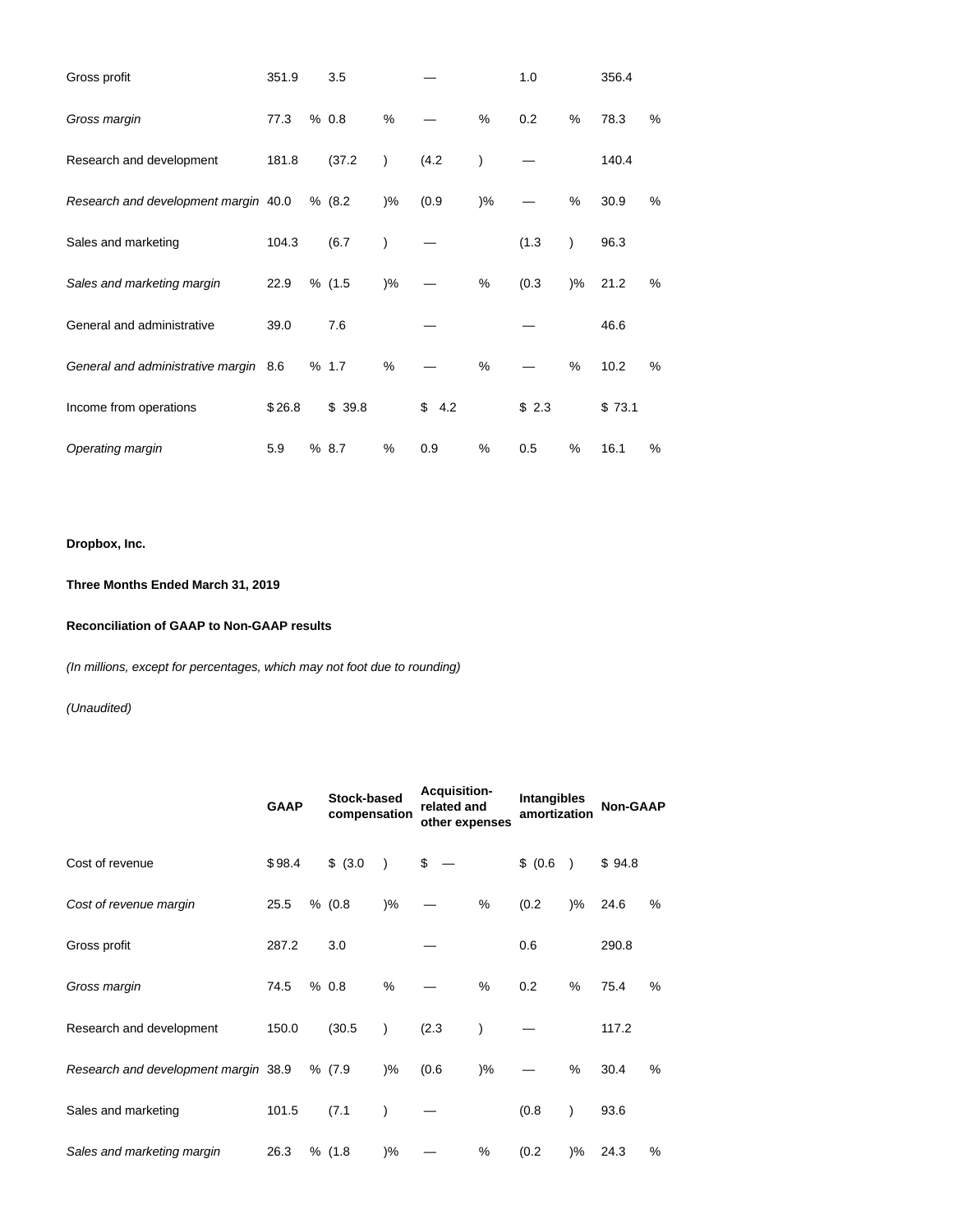| General and administrative             | 57.0  | (15.0)          |      | (1.0) |               |       |   | 41.0   |   |
|----------------------------------------|-------|-----------------|------|-------|---------------|-------|---|--------|---|
| General and administrative margin 14.8 |       | % (3.9)         | $\%$ | (0.3) | $\frac{9}{6}$ |       | % | 10.6   | % |
| Income (loss) from operations          |       | \$ (21.3) \$5.6 |      | \$3.3 |               | \$1.4 |   | \$39.0 |   |
| Operating margin                       | (5.5) | %14.4           | %    | 0.9   | %             | 0.4   | % | 10.1   | % |

**Dropbox, Inc.**

**Three Months Ended March 31, 2020 and 2019**

## **Reconciliation of GAAP net income (loss) to Non-GAAP net income and Non-GAAP diluted net income per share**

(In millions, except per share data)

(Unaudited)

|                                                                                      | <b>Three Months Ended</b><br>March 31, |                         |  |  |
|--------------------------------------------------------------------------------------|----------------------------------------|-------------------------|--|--|
|                                                                                      | 2020                                   | 2019                    |  |  |
| GAAP net income (loss)                                                               | \$39.3                                 | \$ (7.7)                |  |  |
| Stock-based compensation                                                             | 39.8                                   | 55.6                    |  |  |
| Acquisition-related and other expenses<br>Amortization of acquired intangible assets | 4.2<br>2.3                             | 3.3<br>1.4              |  |  |
| Net gains on equity investments                                                      | (11.0)                                 |                         |  |  |
| Income tax effects of non-GAAP adjustments                                           | (4.8)                                  | (10.9)<br>$\mathcal{L}$ |  |  |
| Non-GAAP net income                                                                  | \$69.8                                 | \$41.7                  |  |  |
| Non-GAAP diluted net income per share                                                | \$0.17                                 | \$0.10                  |  |  |
| Weighted-average shares used to compute Non-GAAP diluted net income per share        | 419.3                                  | 417.7                   |  |  |
|                                                                                      |                                        |                         |  |  |

**Dropbox, Inc.**

**Three Months Ended March 31, 2020 and 2019**

### **Reconciliation of free cash flow and supplemental cash flow disclosure**

(In millions, except for percentages)

(Unaudited)

**Three Months Ended March 31,**

**2020 2019**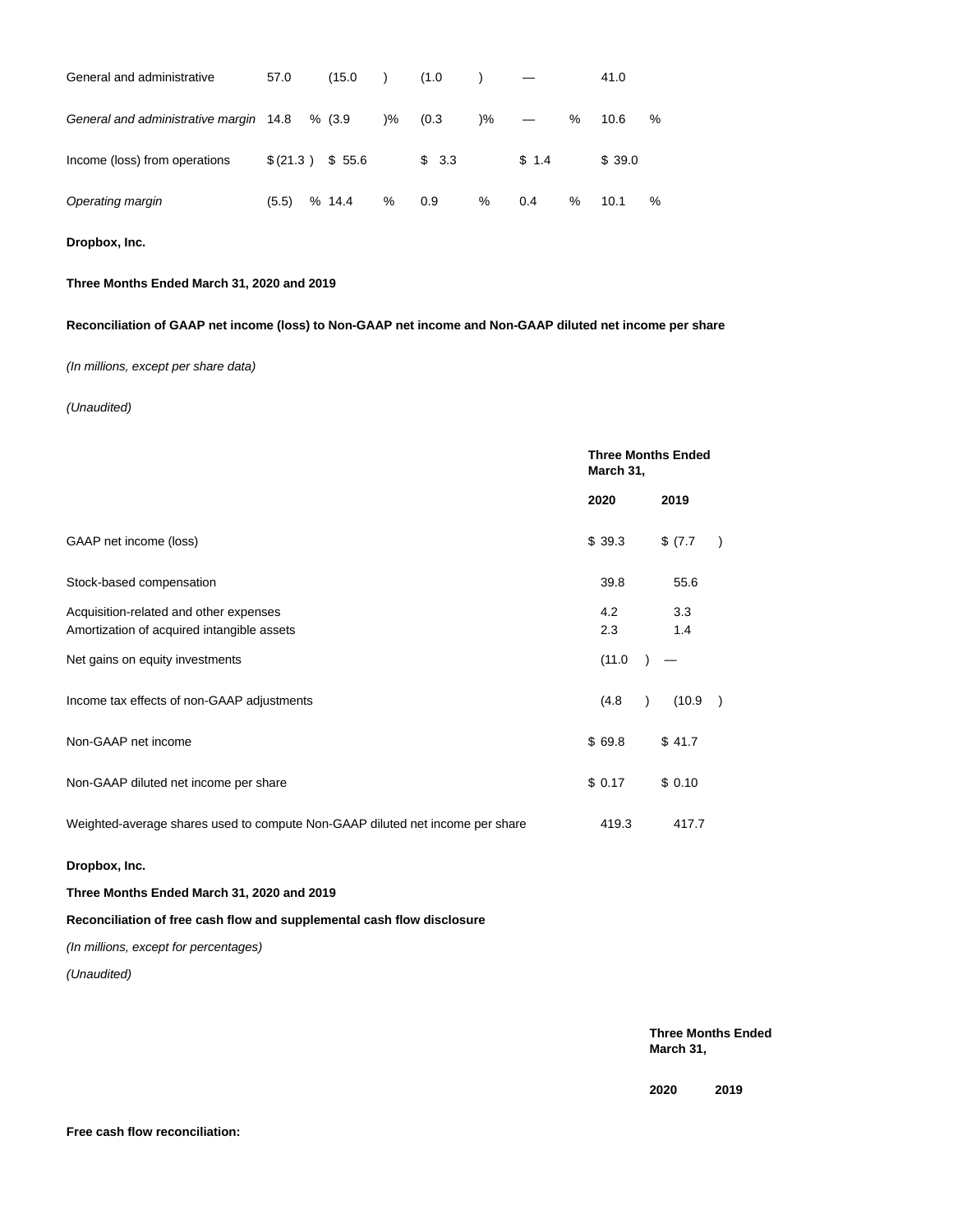| Net cash provided by operating activities                                                                                   | \$53.3 |  | \$63.2 |               |
|-----------------------------------------------------------------------------------------------------------------------------|--------|--|--------|---------------|
| Less:                                                                                                                       |        |  |        |               |
| Capital expenditures                                                                                                        | (27.8) |  | (29.7) |               |
| Free cash flow                                                                                                              | \$25.5 |  | \$33.5 |               |
| Free cash flow margin                                                                                                       | 5.6    |  | % 8.7  | $\frac{0}{6}$ |
| <b>Supplemental disclosures:</b>                                                                                            |        |  |        |               |
| Capital expenditures related to our new corporate headquarters, net of tenant improvement allowances <sup>(1)</sup> \$ 12.7 |        |  | \$7.5  |               |
| Key employee holdback payments related to the acquisition of HelloSign $(2)$                                                | \$16.2 |  | \$     |               |

(1) Capital expenditures include cash outflows related to the build-out of our new corporate headquarters in San Francisco, CA. Net cash provided by operating activities include tenant improvement allowances related to our new corporate headquarters, and represents cash received from our landlord to partially offset this build-out. These amounts are presented net in the table above.

 $(2)$  As part of our acquisition of HelloSign in 2019, we have employee holdback agreements with key HelloSign personnel consisting of \$48.5 million in cash payments subject to on-going employee service. The related expenses are recognized within research and development expenses over the required service period of three years. The payments began in the current quarter, and will be paid evenly in quarterly installments over the remaining required service period.

### **About Non-GAAP Financial Measures**

To provide investors and others with additional information regarding Dropbox's results, we have disclosed the following non-GAAP financial measures: including revenue growth and Total ARR growth excluding foreign exchange effect, which we refer to as on a constant currency basis, non-GAAP cost of revenue, non-GAAP gross profit, non-GAAP operating expenses (including research and development, sales and marketing and general and administrative), non-GAAP income from operations, non-GAAP net income, free cash flow ("FCF") and non-GAAP diluted net income per share. Dropbox has provided a reconciliation of each non-GAAP financial measure used in this earnings release to the most directly comparable GAAP financial measure. Non-GAAP cost of revenue, gross profit, operating expenses, income from operations, and net income differs from GAAP in that it excludes stock-based compensation expense, amortization of acquired intangible assets, and other acquisition-related expenses, which include third-party diligence costs and expenses related to key employee holdback agreements. Non-GAAP net income also excludes net gains and losses on equity investments, and includes the income tax effect of the aforementioned adjustments, including the tax effects of acquired intangible assets. FCF differs from GAAP net cash provided by operating activities in that it treats capital expenditures as a reduction to net cash provided by operating activities. Free cash flow margin is calculated as FCF divided by revenue. Non-GAAP diluted net income per share differs from GAAP diluted net loss per share in that the numerator utilizes the non-GAAP net income as described above, and the weighted average shares used in the computation include certain shares that are excluded from the GAAP diluted net loss per share calculation because their effect would have been anti-dilutive. For periods that we are in a GAAP net income position, the weighted average shares used in the computation are the same as the shares used in our non-GAAP diluted net income per share computation. In order to present revenue on a constant currency basis for the quarter ended March 31, 2020, Dropbox calculates constant currency revenue growth rates by applying the prior period weighted average exchange rates to current period results. Dropbox calculates constant currency Total ARR growth rates by applying the current period rate to prior period results. Dropbox presents constant currency information to provide a framework for assessing how our underlying business performed excluding the effect of foreign currency rate fluctuations.

Dropbox's management uses these non-GAAP financial measures to understand and compare operating results across accounting periods, for internal budgeting and forecasting purposes, for short and long-term operating plans, and to evaluate Dropbox's financial performance and the ability to generate cash from operations. Management believes these non-GAAP financial measures reflect Dropbox's ongoing business in a manner that allows for meaningful period-to-period comparisons and analysis of trends in Dropbox's business, as they exclude expenses that are not reflective of ongoing operating results. Management also believes that these non-GAAP financial measures provide useful supplemental information to investors and others in understanding and evaluating Dropbox's operating results and future prospects in the same manner as management and in comparing financial results across accounting periods and to those of peer companies.

We believe that the non-GAAP financial measures, non-GAAP cost of revenue, gross profit, operating expenses, income from operations, net income, and diluted net income per share are meaningful to investors because they help identify underlying trends in our business that could otherwise be masked by the effect of the expenses that we exclude.

We believe that FCF is an indicator of our liquidity over the long term, and provides useful information regarding cash provided by operating activities and cash used for investments in property and equipment required to maintain and grow our business. FCF is presented for supplemental informational purposes only and should not be considered a substitute for financial information presented in accordance with GAAP. FCF has limitations as an analytical tool, and it should not be considered in isolation or as a substitute for analysis of other GAAP financial measures, such as net cash provided by operating activities. Some of the limitations of FCF are that FCF does not reflect our future contractual commitments, excludes investments made to acquire assets under finance leases, includes capital expenditures related to our new corporate headquarters, and may be calculated differently by other companies in our industry, limiting its usefulness as a comparative measure.